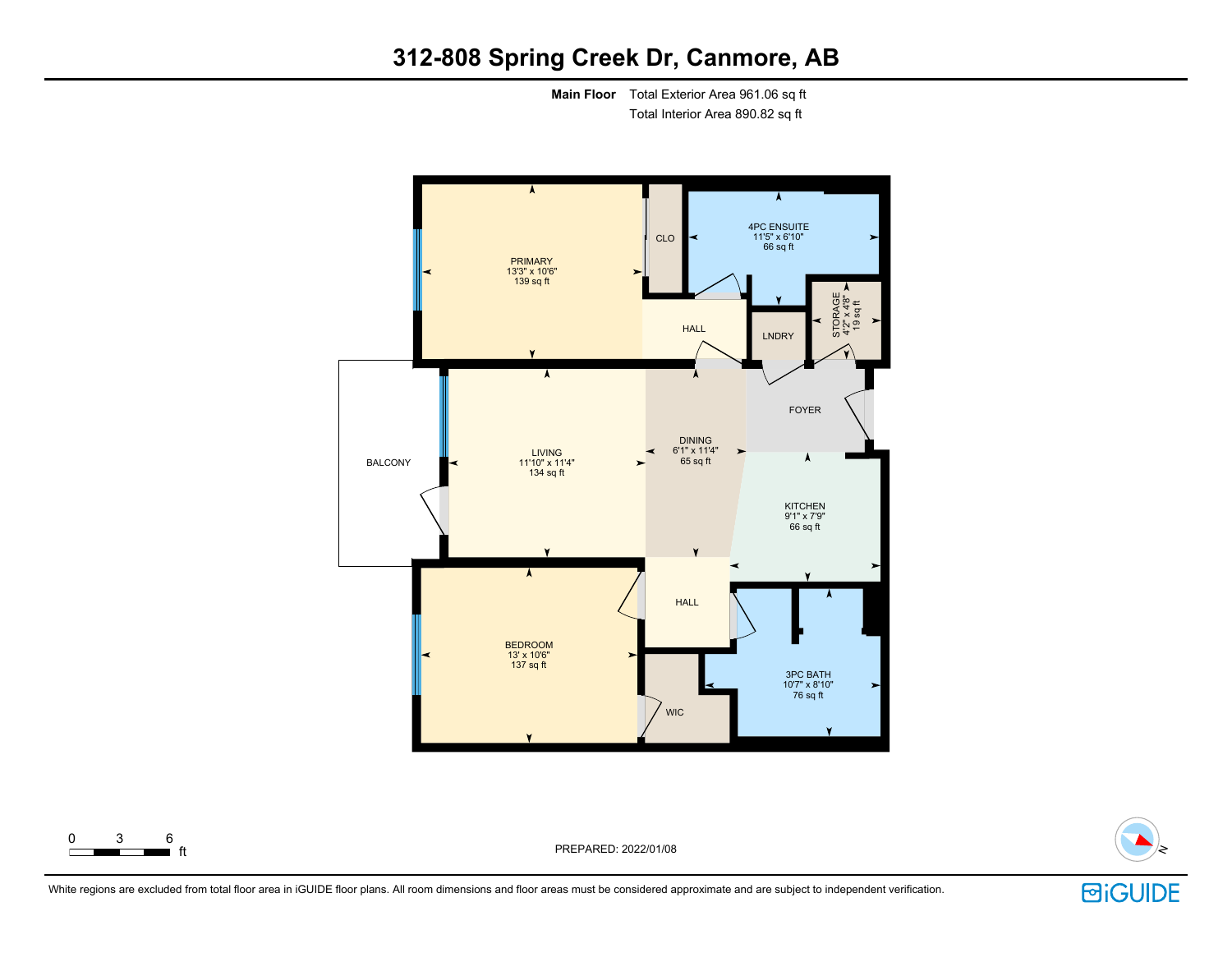## **Property Details**

### **Room Measurements**

Only major rooms are listed. Some listed rooms may be excluded from total interior floor area (e.g. garage). Room dimensions are largest length and width; parts of room may be smaller. Room area is not always equal to product of length and width.

## **Main Building**

MAIN FLOOR 3pc Bath: 10'7" x 8'10" | 76 sq ft 4pc Ensuite: 11'5" x 6'10" | 66 sq ft Bedroom: 13' x 10'6" | 137 sq ft Dining: 6'1" x 11'4" | 65 sq ft Kitchen: 9'1" x 7'9" | 66 sq ft Living: 11'10" x 11'4" | 134 sq ft Primary: 13'3" x 10'6" | 139 sq ft Storage: 4'2" x 4'8" | 19 sq ft

## **Floor Area Information**

Floor areas include footprint area of interior walls. All displayed floor areas are rounded to two decimal places. Total area is computed before rounding and may not equal to sum of displayed floor areas.

## **Main Building**

MAIN FLOOR Interior Area: 890.82 sq ft Perimeter Wall Length: 130 ft Perimeter Wall Thickness: 6.5 in Exterior Area: 961.06 sq ft

**Total Above Grade Floor Area** Main Building Interior: 890.82 sq ft **Main Building Exterior: 961.06 sq ft**

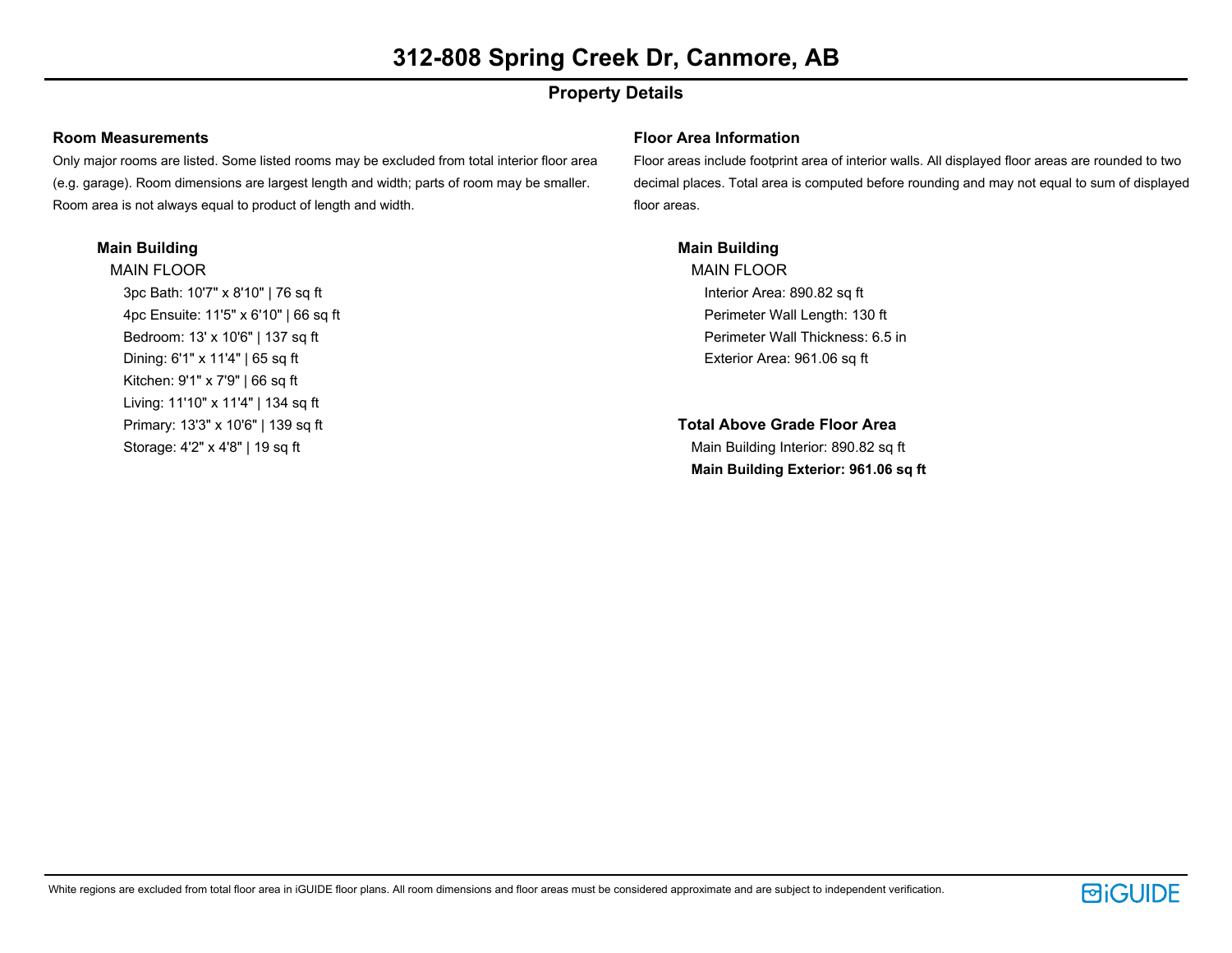## **Property Details**

Customer Name: Ross Jansen Customer Company: Spring Creek Realty Prepared: Jan 8, 2022

Customer Company: Spring Creek Realty - Ross Jansen

The Total Above Grade Floor Area is the RMS size of the property. Use Exterior Area for detached properties and Interior Area for properties with common walls, such as half-duplexes, townhouses, and apartments.

The newly required schematics from CREB, as well as supplement measurement sheet are part of your PDF Floorplan download. RMS reports, plans or data provided may not be altered in any way or used for any property other than that listed in the title of the report and doing so may be punishable by law. RMS reports provided by iGuide, Planitar and Canmore HD Photography are considered legal documents. All rights to all photography and iGuide reports in this package are held by Canmore HD Photography and may not be transferred or reproduced without written permission from Canmore HD Photography.

This property was measured by Canmore House Doctor. Property measured: Jan 7 2022

RMS provided by Canmore HD Photography. www.CanmoreHD.com

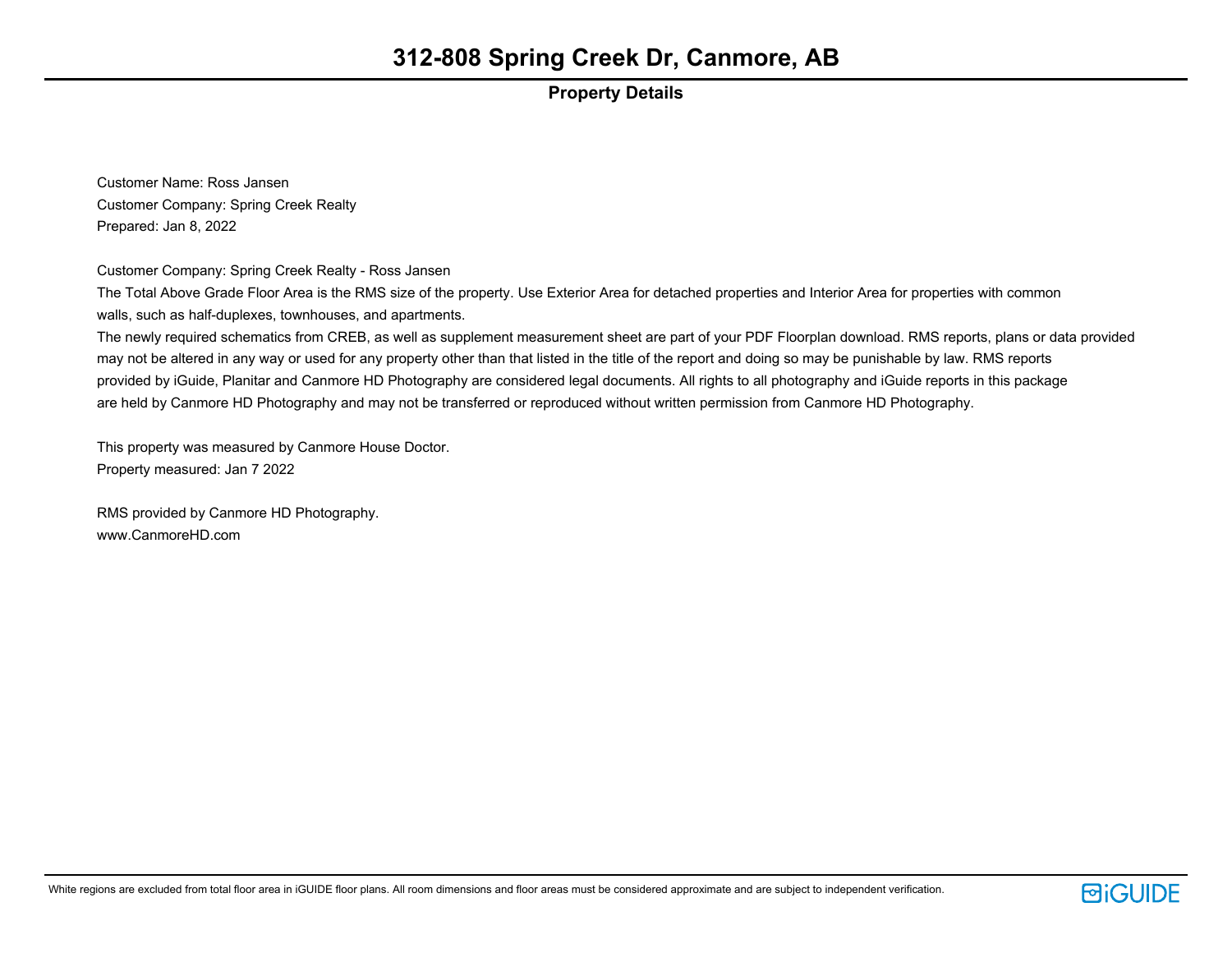## **iGUIDE Method of Measurement**

### **Definitions**

**Interior Area** is a per floor calculation, made by measuring to the inside surface of the exterior walls.

**Excluded Area** is a sum of interior areas of all rooms (measured to the inside surface of room walls) that are excluded from the Interior Area for a floor. Prescribed area exclusions can vary from region to region. Examples of exclusions are spaces open to below, garages, cold cellars, crawl and reduced height spaces, non-enclosed open spaces, such as decks and balconies.

The footprint of all interior walls and staircases is typically included in the reported Interior Area for a floor. The iGUIDE PDF floor plans use color to highlight all included areas. All excluded areas are shown white.

**Exterior Area** is a per floor calculation, made by measuring to the outside surface of the exterior walls, see below for calculation details.

**Grade** is the ground level at the perimeter of the exterior finished surface of a house. A floor is considered to be above grade if its floor level is everywhere above grade.

**Total Interior Area** is the sum of all Interior Areas.

**Total Excluded Area** is the sum of all Excluded Areas.

**Total Exterior Area** is the sum of all Exterior Areas.

**Unfinished Area** is the sum of interior areas of all unfinished rooms (measured to the inside surface of room walls).

**Finished Area** is Exterior Area minus Unfinished Area. Finished Area includes the footprint of interior and exterior walls.

#### **iGUIDE Exterior Area Calculation**

#### **Exterior Area = [Perimeter Wall Thickness] x [Perimeter Wall Length] + [Interior Area]**

## **Notes**

**A. Perimeter Wall Thickness** is an independent measurement taken from the property, typically, at the main entrance. Considerations are not made for varying wall thickness around the perimeter.

**B. Perimeter Wall Length** is the sum of lengths of all exterior wall segments on a particular floor. When used to calculate Total Exterior Area Above Grade based on Total Interior Area Above Grade, it is the sum of perimeter wall lengths of all floors above grade.

#### **Disclaimer**

All dimensions and floor areas must be considered approximate and are subject to independent verification.